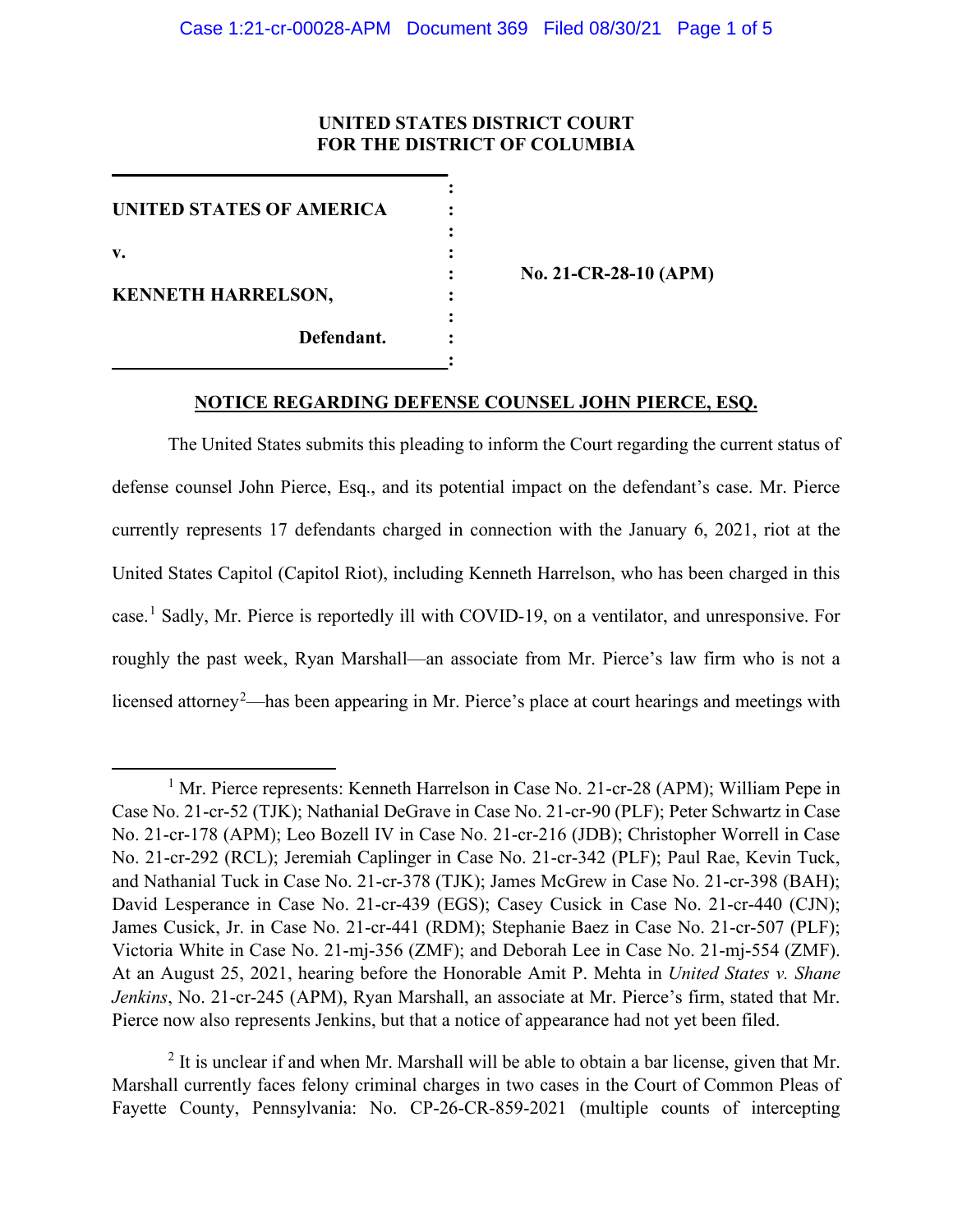## Case 1:21-cr-00028-APM Document 369 Filed 08/30/21 Page 2 of 5

the government. Because Mr. Pierce is unavailable and Mr. Marshall cannot ethically or legally represent Mr. Pierce's clients, the government is making the Court aware of Mr. Pierce's reported illness so that it can take any steps it believes necessary to ensure the defendant's rights are adequately protected while Mr. Pierce remains hospitalized.

The U.S. Attorney's Office has had no contact with Mr. Pierce—by phone, e-mail, or otherwise—since Monday, August 23, 2021, when he appeared for a hearing before the Honorable Paul L. Friedman in *United States v. Jeremiah Caplinger*, No. 21-cr-342 (PLF). Since that time, the U.S. Attorney's Office has heard conflicting information about Mr. Pierce's health and whereabouts. The morning of Tuesday, August 24, Mr. Pierce was scheduled to appear before Judge Friedman for a status hearing in *United States v. Nathaniel DeGrave*, No. 21-cr-90. Mr. Pierce was not present at the hearing. Instead, Ryan Marshall—an associate from Mr. Pierce's law firm who is not a licensed attorney—appeared in Mr. Pierce's place and represented to the court that Mr. Pierce's absence was due to a conflict. A few hours later, Mr. Marshall attended a reverseproffer session with the undersigned Assistant U.S. Attorney, stating that he had just gotten word that Mr. Pierce had been in an accident and was on his way to the hospital. Mr. Marshall then proceeded with the reverse-proffer session in Mr. Pierce's absence.

The next morning, August 25, Mr. Marshall again appeared in Mr. Pierce's place at a hearing before the Honorable Amit P. Mehta in *United States v. Shane Jenkins*, No. 21-cr-245. At that hearing, Mr. Marshall represented to the court that Mr. Pierce was hospitalized with COVID-

communications and unlawful use of an audio device in court), and No. CP-26-CR-851-2021 (multiple conspiracy and theft-related counts). According to public reports, the latter case involves charges arising from Mr. Marshall's alleged participation in a conspiracy to commit fraud while clerking for a judge on the Pennsylvania Court of Common Pleas. *See, e.g.*, https://triblive.com/local/regional/fayette-co-court-assistant-law-clerk-accused-of-defraudingwidow-late-husband/.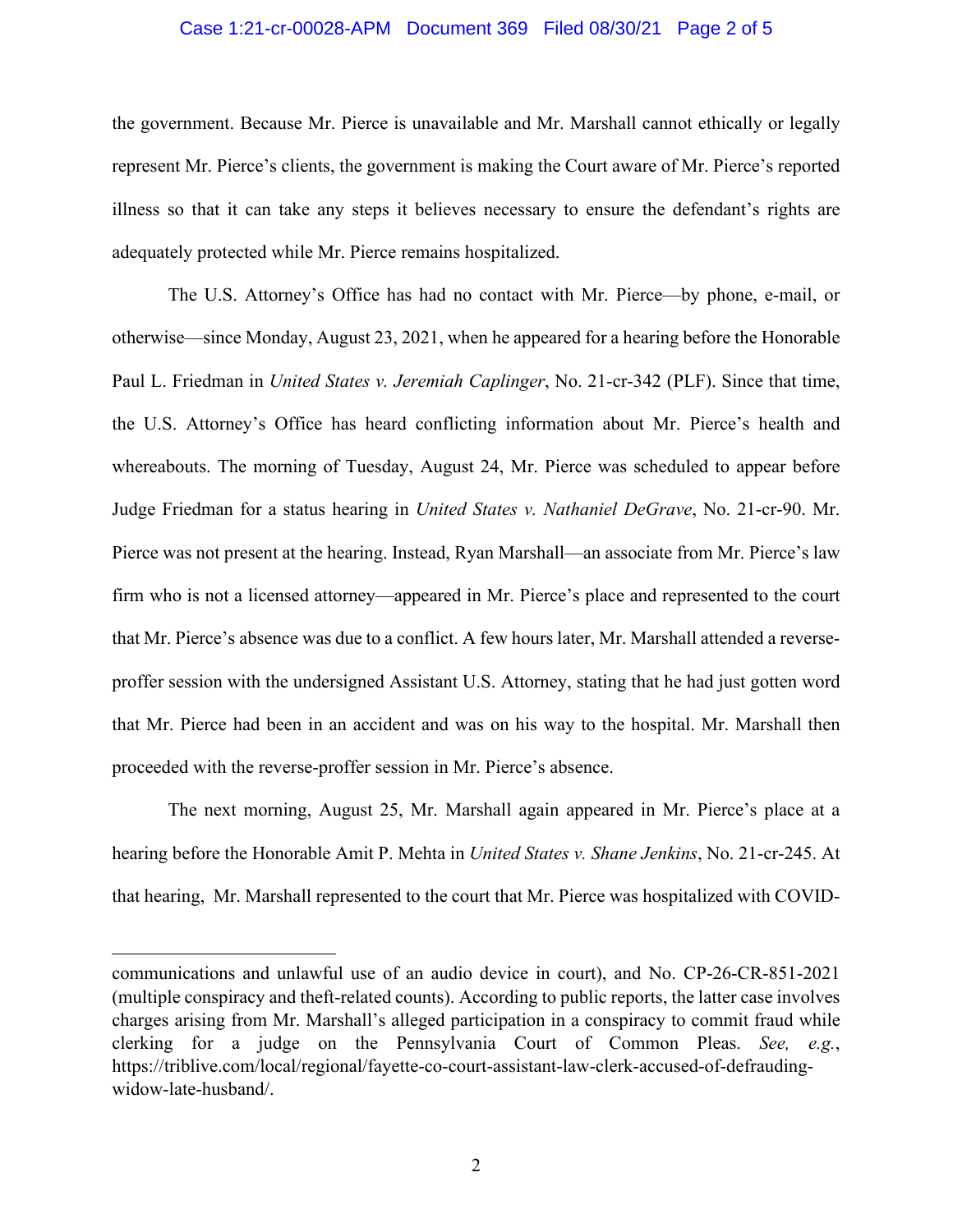## Case 1:21-cr-00028-APM Document 369 Filed 08/30/21 Page 3 of 5

19, on a ventilator, and non-responsive. After that information was reported publicly, a different individual reached out to an NPR correspondent and wrote that Mr. Pierce did not, in fact, have COVID, but instead "was hospitalized on Monday due to symptoms that he believed might be related to Covid-19"; "appears to have been suffering from dehydration and exhaustion"; and "remains under the care of his doctors[.]"<sup>3</sup> On Thursday, August 26, Mr. Marshall again appeared before Judge Mehta in Mr. Pierce's stead, this time in *United States v. Peter Schwartz*, No. 21-cr-178. Before that hearing, Mr. Marshall told the Assistant U.S. Attorney that he had not had any direct contact with Mr. Pierce, but that one of Mr. Pierce's friends had told him that Mr. Pierce was sick with COVID-19 and another had said he was not. During the hearing, Mr. Marshall requested, and was granted, a sealed bench conference at which to discuss Mr. Pierce's condition. Later that evening, the same NPR correspondent reported that "[o]ne source close to attorney John Pierce tells me that [Mr.] Pierce is currently hospitalized, and has been diagnosed with COVID-19, but firmly denied that he was ever placed on a ventilator."<sup>4</sup> Adding to the confusion, Mr. Pierce, who generally posts multiple messages to Twitter on a daily basis, has not tweeted since August 20.<sup>5</sup> And there are reports that "multiple phone numbers for Pierce's law firm, Pierce Bainbridge P.C., have been disconnected."<sup>6</sup>

<sup>3</sup> https://twitter.com/TomDreisbach/status/1430743209810952198

<sup>4</sup> https://twitter.com/TomDreisbach/status/1431064562875318275

<sup>5</sup> https://twitter.com/CaliKidJMP

6 https://www.insider.com/john-pierce-lawyer-capitol-rioters-kyle-rittenhousehospitalized-2021-8. According to the NPR correspondent, "[i]t is difficult to get and verify information regarding [Mr.] Pierce at the moment. The phone number listed for his law firm appears to be disconnected, and his cell phone has been going straight to voicemail. And I also have not gotten responses to follow-up Qs to his colleagues." https://twitter.com/TomDreisbach/status/ 1431065159645028355.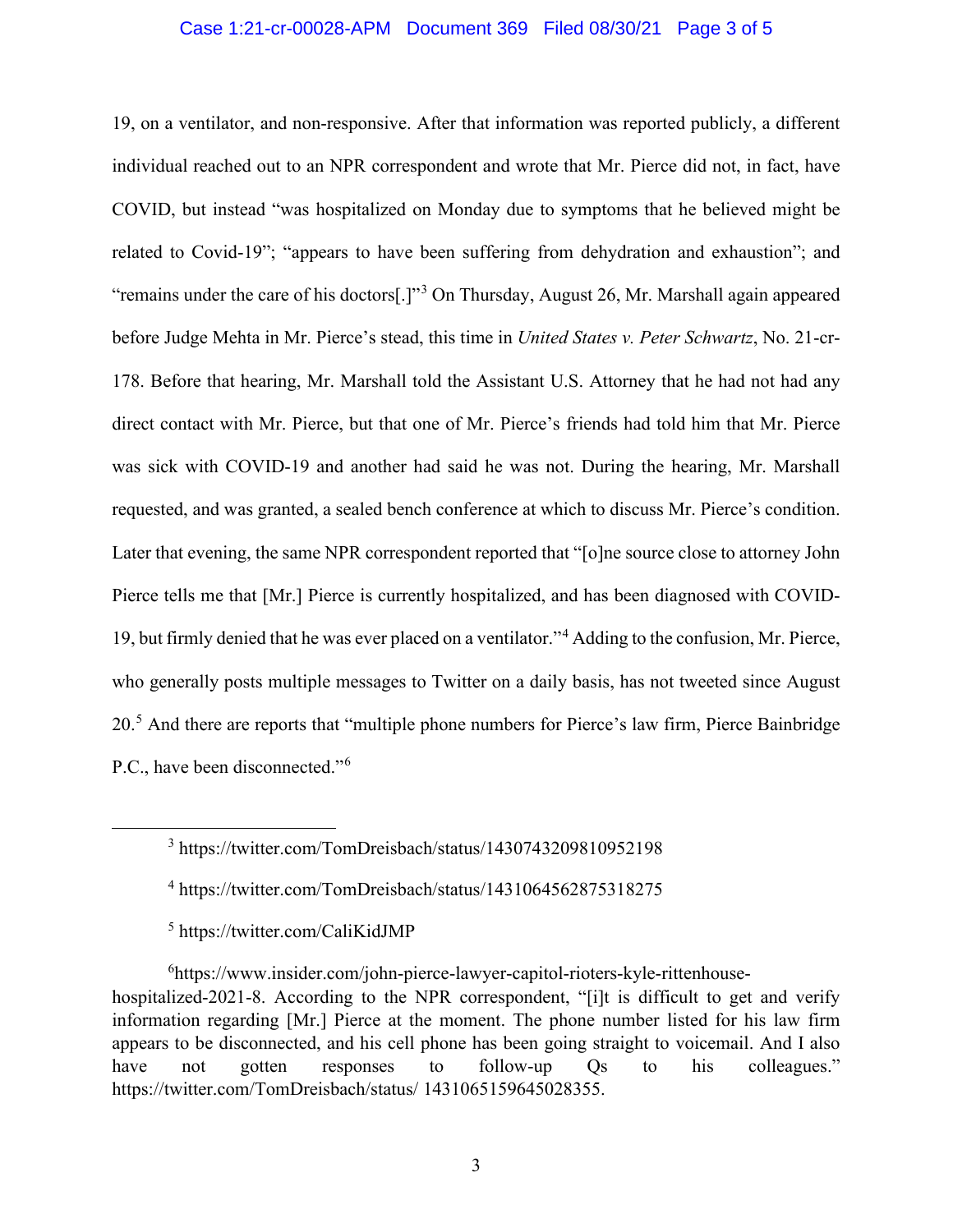#### Case 1:21-cr-00028-APM Document 369 Filed 08/30/21 Page 4 of 5

The United States thus finds itself in a position where this defendant and 16 other defendants charged in connection with the Capitol Riot appear to be effectively without counsel. Unfortunately, it seems that Mr. Pierce may be hospitalized and unable to communicate, and it is unclear when Mr. Pierce will recover. Although Mr. Marshall has now appeared several times in Mr. Pierce's place, he is not a licensed attorney and thus cannot appear in this Court, represent Mr. Pierce's clients, or provide them with legal advice or services. *See* D.C. Court of Appeals Rule 49 (Unauthorized Practice of Law); D.D.C. LCrR 57.21(a) (limiting membership of the Bar of this Court to attorneys who are active members in good standing of a state Bar). Indeed, it appears that Mr. Pierce's absence has already caused Mr. Marshall to take actions on behalf of Mr. Pierce's clients that he is not permitted to do, including appearing for a defendant who agreed to exclude time under the Speedy Trial Act during a hearing in *United States v. Nathaniel DeGrave*, No. 21 cr-90 (PLF).

From the government's perspective, given Mr. Pierce's reported illness and the fact that Mr. Marshall is not a licensed attorney, this case is effectively at a standstill. Although Mr. Marshall has been the government's main or sole point of contact for many of the defendants represented by Mr. Pierce, the government does not believe it appropriate to continue to communicate with him in Mr. Pierce's absence, during which he would necessarily be acting without supervision by a licensed attorney. *See* D.C. Rule of Professional Conduct 5.5, Comment 2 (allowing a lawyer to "employ[ ] the services of paraprofessionals and delegate[e] functions to them, so long as the lawyer supervises the delegated work and retains responsibility for their work"). Additionally, the defendant is effectively without an attorney, as Mr. Pierce currently cannot be contacted and Mr. Marshall cannot provide legal advice or services.